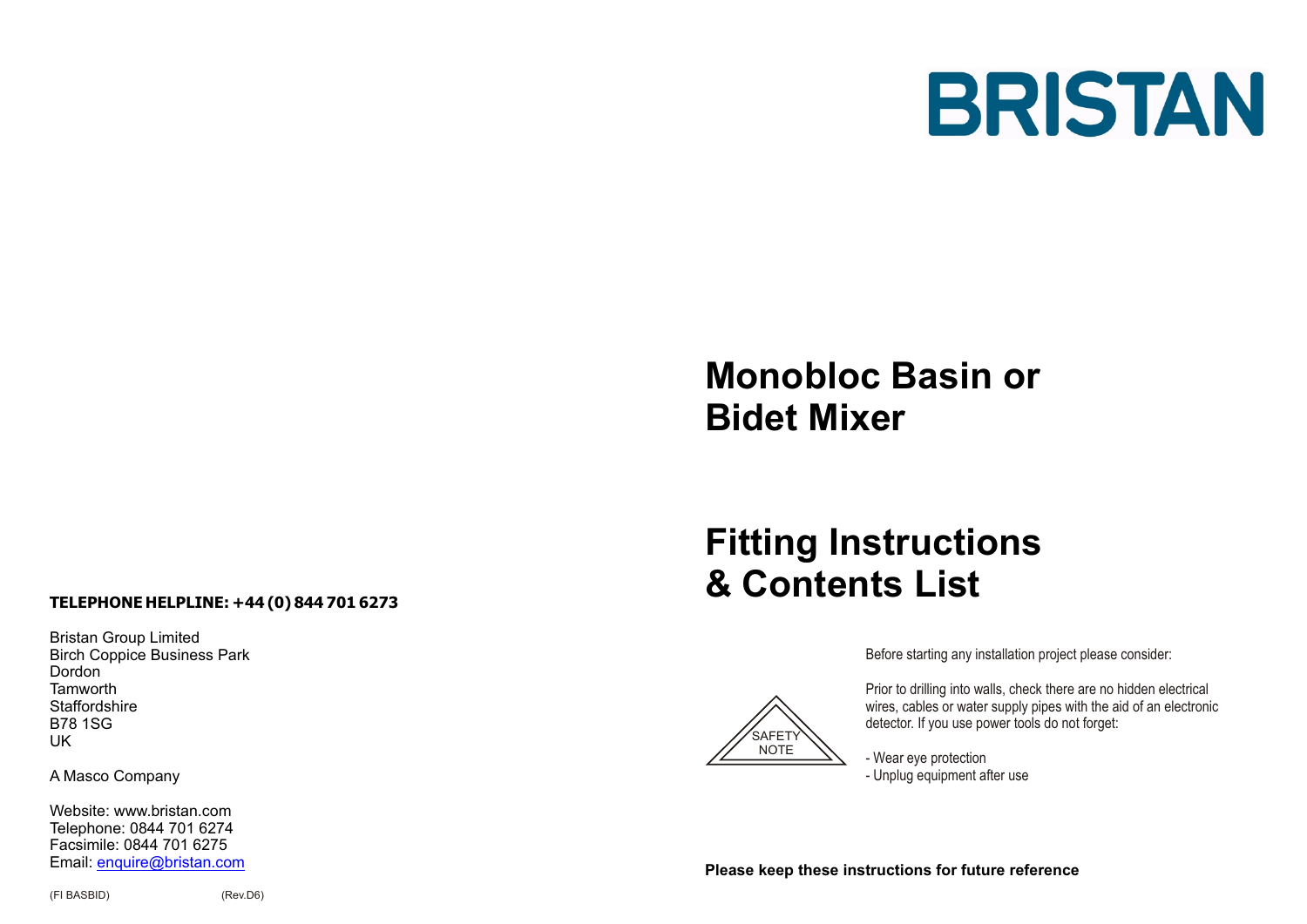### **WATER PRESSURE**

This mixer is suitable for use at all supply pressures. However for optimum use both the hot and cold supplies should be reasonably balanced.

#### **Operating Pressures: Min 0.2 bar, Max 8.0 bar.**

If the fitting is installed at low pressure (tank fed), then the minimum distance from the highest installed position of the shower head to the underside of the cold tank should be 2 metres to ensure adequate shower performance.

This mixer should be installed in compliance with the Water Regulations. Where the supplies are unbalanced, i.e. hot water from cylinder tank/cold from the mains, approved check valves must be fitted in the supply pipes.

For further details contact your Local Water Authority.

## **IMPORTANT - PLEASE READ**

**This fitting needs to be installed in accordance with the following Installation Requirements and Notes (IRN) to ensure they meet the requirements of the Water Supply (Water Fittings) Regulations 1999 and the Scottish Byelaws 2004.**

### **IRN R001**

See text of entry for Installation Requirements or Notes.

### **IRN R006**

This tap or combination tap assembly has a Type AUK3 air gap and is therefore for installation in any premises to protect against a backflow risk up to a Fluid Category 5.

# **IRN R010 Schedule 2-15 (1)**

Water supplies shall be at reasonably balanced pressures from a common source (e.g. hot and cold supplies both from the same storage or both from a supply pipe). Where the fitting is supplied from unbalanced supplies (e.g. hot and cold supplies from separate sources) a **'Listed' single check valve** or some other no less effective backflow prevention device shall be fitted immediately upstream of both

#### **MAINTENANCE**

**All valve types**: - If the fitting begins to drip

- 1. Turn off the water supply.
- 2. Remove fitting head and valve.
- 3. Carefully clean seating and rubber washer.
- 4. Replace valve and turn on the water supply.
- 5. Contact our helpline if problem persists.

Compensation for loss of use of the product or consequential loss of any kind. In the interests of continuous product improvement, Bristan reserves the right to alter product specifications without notice.

The Bristan Product Guarantee does not affect your statutory rights as a consumer.

#### Need Help?

If your product does not function correctly when you first use it, contact your plumber and make sure that it has been installed and commissioned in line with the instructions in this guide. If this doesn't solve the problem, then please visit www.bristan.com/bristancare for some helpful hints and tips, or contact Bristan Care Customer Service on 0844 701 6273 where our expert team of advisors will be able to offer you, or your plumber, help and advice.

#### Problems During the Guarantee Period

In the unlikely event that you encounter any problems with the product during the guarantee period, contact Bristan Care Customer Service on 0844 701 6273 with your proof of purchase or unique guarantee registration number, and we will work to resolve the problem quickly.

#### Extended Guarantees

If your product is out of its guarantee period, or you would like to extend the guarantee, then please visit www.bristan.com/customerservice for extended guarantee options.

#### Bristan Care Customer Support

Bristan customers also benefit from the support of Bristan Care, our comprehensive customer support package which offers:

Technical support hotline (Tel: 0844 701 6273) with access to fully trained advisors who can offer installation advice, talk you through quick maintenance checks, or recommend the best course of action to fix any problems with a product

Expert advice Find easy to follow 'how to' video guides and technical FAQs online at www.bristan.com. Our guides take you step-by-step through many product installations and you can find plenty of easy guides to quick product fixes and servicing.

Spare parts We hold thousands of spares and we keep them for discontinued products for over seven years. Spares can easily be ordered online at www.bristan.com and are dispatched the same day.

Expert plumbing engineers If we can't solve the problem over the phone or with a spare part, then we'll send out one of our Bristan Care engineers to take a look. Bristan Care engineers provide free support for products that are within guarantee, but are also available to service products that are out of guarantee for a small charge. For details, please call customer services on 0844 701 6273.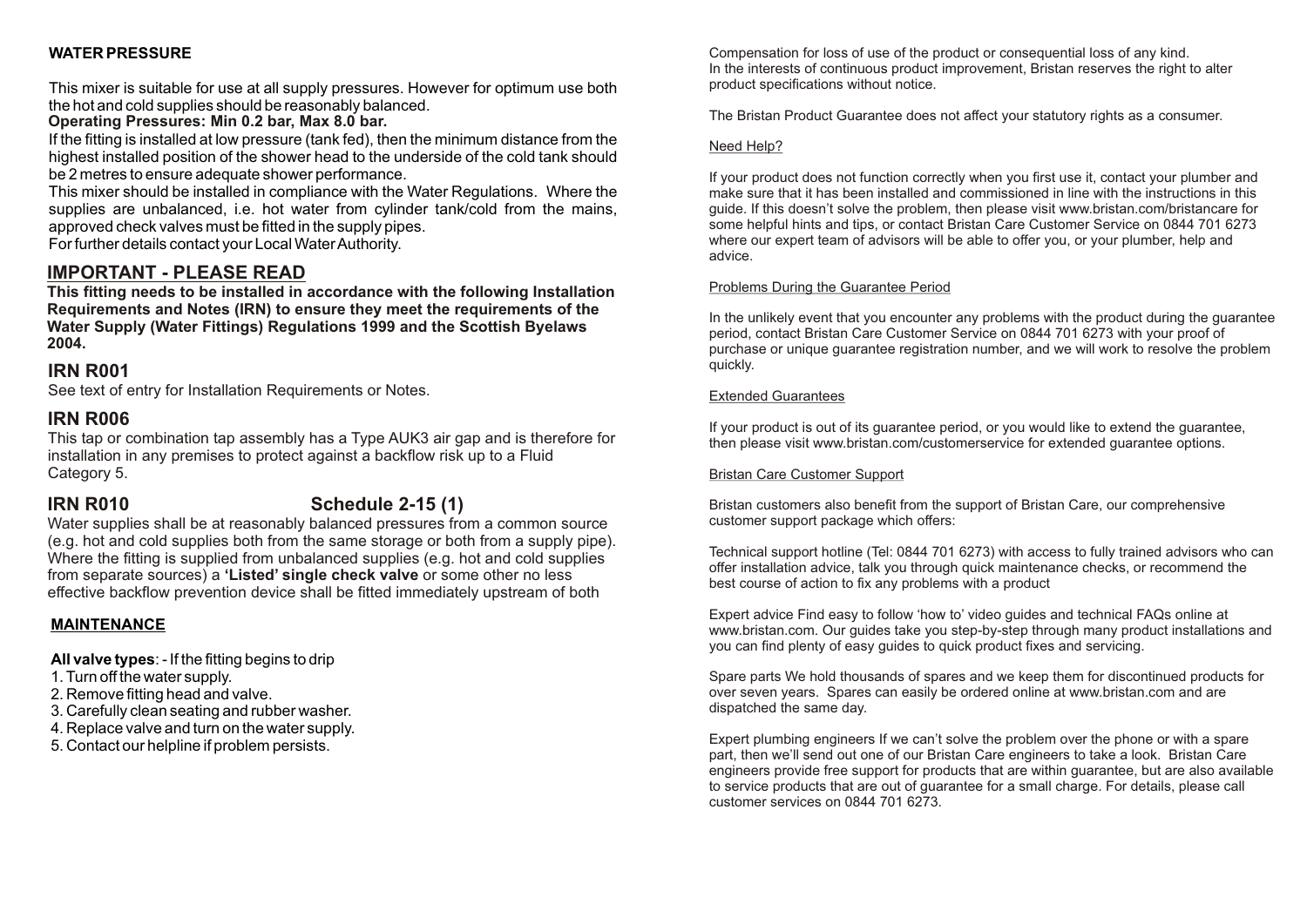# **GUARANTEE INSTALLATION**

At Bristan, we want to make things as easy as possible for our customers.

That's why we design products that are easy to fit and use, and that are quality tested to make sure they won't let you down. It's also why we offer solid guarantees on all products, effective from the date of purchase, to give you peace of mind.

All Bristan taps and mixers are covered by a 5 year guarantee. This also includes 1 year labour cover\* which means that, in the unlikely event that you should you encounter a problem in the first year after purchase, we'll send one of our expert engineers to fix it.

\*Labour is provided by an approved Bristan Care engineer or appointed representative. The guarantee only applies to products with a manufacturing fault. There will be a call out charge for any incidents where no fault has been found with the product, or if the issue is due to poor installation or maintenance.

#### Register Now and Extend Your Cover

Register your tap/mixer with us now and we'll extend your labour cover to 2 years – FREE!

You can register quickly and easily online at www.bristan.com/register. Alternatively, please fill in the details on the enclosed registration card and post it back to us.

#### Guarantee Terms and Conditions

This guarantee is in addition to your statutory and other legal rights and is subject to the following conditions:

The product was purchased within the United Kingdom or Republic of Ireland. The product is used in domestic applications only. For commercial or non-domestic applications such as leisure centres, sports clubs, hotels, premises operating as a business, the guarantee period is reduced to 1 year.

The guarantee applies solely to the original purchaser with proof of purchase.

The installation must allow ready access to all products for the purpose of inspection, maintenance or replacement.

Repair under this guarantee does not extend the original expiry date. The guarantee on any replacement parts or product ends at the original expiry date.

Any part found to be defective during the guarantee period will be replaced without charge, providing that the product has been installed in accordance with the instructions given in this guide and used as the manufacturer intended.

#### The Guarantee Does Not Cover:

Damage or defects caused by

- general wear and tear (including special non-chrome finishes; components such as filters, seals, 'O' rings and washers)
- incorrect installation
- repair using non-Bristan parts
- accidental or wilful misuse
- corrosion and the use of inappropriate cleaning products.
- system debris including the build up of limescale (which can be controlled through regular servicing and maintenance)

- 1. Identify all components and check for completeness, particularly before arranging fitting.
- 2. Fit the mixer body to the basin/bidet using the 'C' plate fixing kit. The full rubber washer (1) goes between the fitting and the basin/bidet, and the 'C' shaped rubber (2) and metal washers (3) on the underside of the basin/bidet, to be secured by the nut (4) and the threaded rod (5).
- 3. Fit the tail pipes (6) to the fitting and connect the hot and cold supplies. **DO NOT OVERTIGHTEN**. Soft copper tails can be carefully bent and cut to length to meet supply pipes.
- 4. Fit the pop-up waste, with the flat washer (10) below and the shaped washer (11) above the basin/bidet. It is recommended that a silicon sealant be applied to both sealing faces of washers (10) and (11).

 The plug height can be set by, adjusting the waste rod (9) and operating rod (7) connecting bracket (8), and the screw (12) in the base of the plug. Friction for the waste mechanism can be adjusted using the waste body cap (13).

- 5. Fully open both valves, letting them run for a few minutes to flush out the system and check all joints and connections for leaks.
- 6. See over the page for aftercare instructions.